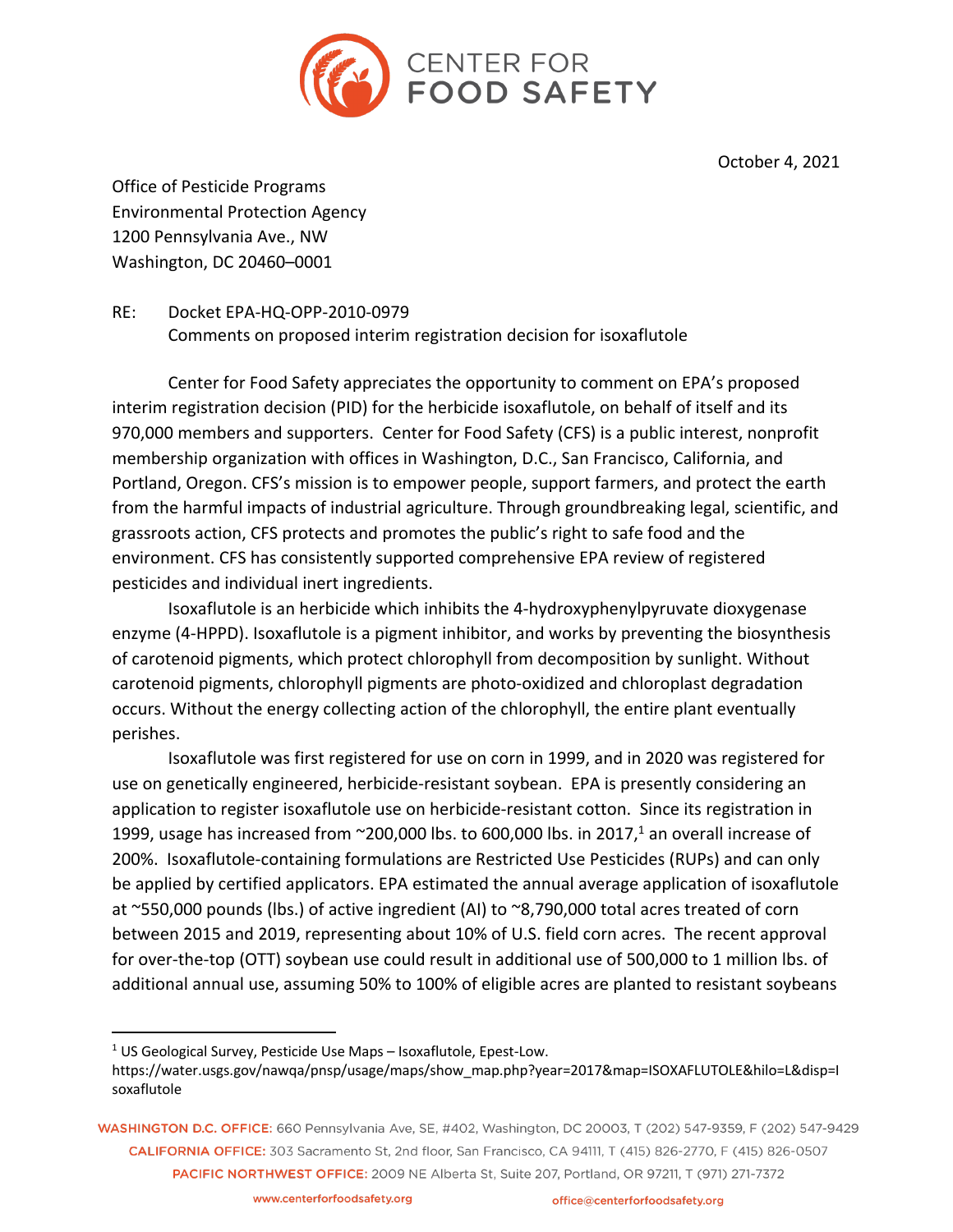and sprayed with isoxaflutole at the maximum annual (and single) application rate of 0.09375 lbs/acre. If approved, use on herbicide-resistant cotton could approach that projected on soybeans. Thus, several million pounds of this persistent, highly toxic biocide could be sprayed annually on a national basis in the near future.

## **Relevant Legal Standard**

### *Federal Insecticide, Fungicide, and Rodenticide Act (FIFRA)*

FIFRA authorizes EPA to regulate the registration, use, sale, and distribution of pesticides in the United States. Pursuant to FIFIRA, EPA oversees both initial registration of an active ingredient as well as any new uses of the registered active ingredient.

Section 3(c) of FIFRA states that a manufacturer must submit an application to register the use of a pesticide.<sup>2</sup> Under Section 3(c)(5) of FIFRA, EPA shall register a pesticide only if the agency determines that the pesticide "will perform its intended function without unreasonable adverse effects on the environment" and that "when used in accordance with widespread and commonly recognized practice[,] it will not generally cause unreasonable adverse effects on the environment."<sup>3</sup> FIFRA defines "unreasonable adverse effects on the environment" as "any unreasonable risk to man or the environment, taking into account the economic, social, and environmental costs and benefits of the use of any pesticide."<sup>4</sup> Alternatively, where there are data gaps and missing information, EPA can register a pesticide with conditions (conditional registration) under Section 3(c)(7) of FIFRA "for a period reasonably sufficient for the generation and submission of required data," but only if EPA also determines that the conditional registration of the pesticide during that time period "will not cause any unreasonable adverse effect on the environment, and that use of the pesticide is in the public interest."5

The culmination of the registration process is EPA's approval of a label for the pesticide, including use directions and appropriate warnings on safety and environmental risks. It is a violation of the FIFRA for any person to sell or distribute a "misbranded" pesticide.<sup>6</sup> A pesticide is misbranded if the "labeling accompanying it does not contain directions for use which...if complied with …are adequate to protect health and the environment."7

### *Endangered Species Act*

As recognized by the Supreme Court, the Endangered Species Act (ESA) is "the most comprehensive legislation for the preservation of endangered species ever enacted by any

<sup>2</sup> 7 U.S.C. § 136a(c)(1); 40 C.F.R. § 152.42.

 $3$  7 U.S.C. § 136a(c)(5).

 $4$  7 U.S.C. §136(bb).

 $5$  7 U.S.C. §136a(c)(7)(C).

 $6$  7 U.S.C. § 136j(a)(1)(E).

 $7$  7 U.S.C. § 136(q)(1)(F).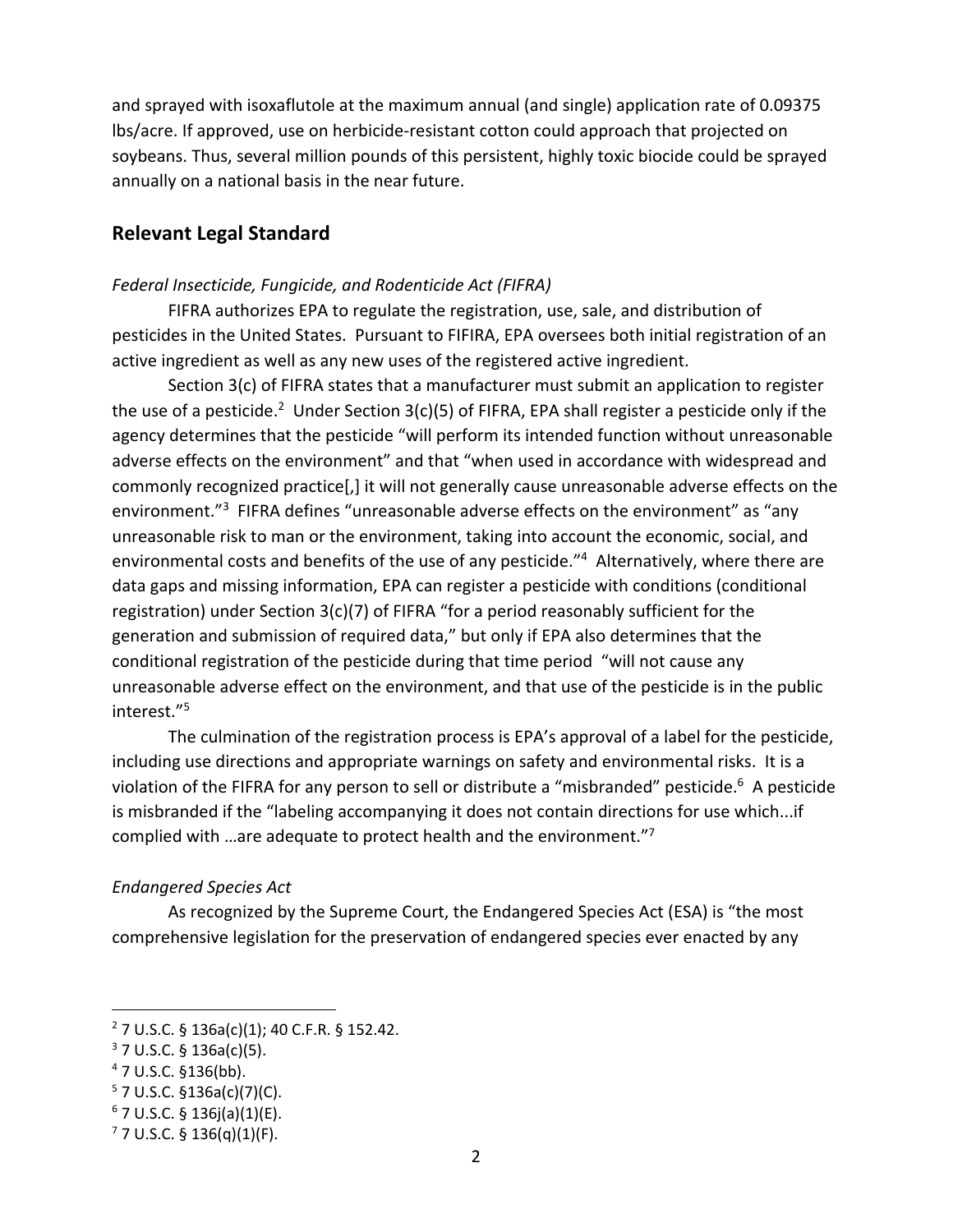nation."<sup>8</sup> The ESA's statutory scheme "reveals a conscious decision by Congress to give endangered species priority over the 'primary missions' of federal agencies."9 Federal agencies are obliged "to afford first priority to the declared national policy of saving endangered species."10

Section 7(a)(2) of the ESA requires every federal agency to consult the appropriate federal fish and wildlife agency—the U.S. Fish and Wildlife Service (FWS), in the case of land and freshwater species and the National Marine Fisheries Service (NMFS) in the case of marine species—to "insure" that the agency's actions are not likely "to jeopardize the continued existence" of any listed species or "result in the destruction or adverse modification" of critical habitat.<sup>11</sup> The ESA's implementing regulations broadly define agency action to include "all activities or programs of any kind authorized, funded or carried out … by federal agencies," including the granting of permits and "actions directly or indirectly causing modifications to the land, water or air."<sup>12</sup> A species' "critical habitat" includes those areas identified as "essential to the conservation of the species" and "which may require special management considerations or protection."13

EPA is required to review its actions "at the earliest possible time" to determine whether the action may affect listed species or critical habitat.<sup>14</sup> To facilitate compliance with Section 7(a)(2)'s prohibitions on jeopardy and adverse modification, the ESA requires each federal agency that plans to undertake an action to request information from the expert agency "whether any species which is listed or proposed to be listed [as an endangered species or a threatened species] may be present in the area of such proposed action."15 If FWS/NMFS advises the agency that listed species or species proposed to be listed may be present, the agency must then prepare a biological assessment for the purpose of identifying any such species that are likely to be affected by the proposed agency action.<sup>16</sup>

If, based on a biological assessment, an agency determines that its proposed action may affect any listed species and/or their critical habitat, the agency generally must engage in formal consultation with FWS/NMFS.<sup>17</sup> At the end of the formal consultation, FWS/NMFS must provide the agency with a "biological opinion" detailing how the proposed action will affect the threatened and endangered species and/or critical habitats.<sup>18</sup> If FWS/NMFS concludes that the proposed action will jeopardize the continued existence of a listed species or result in the destruction or adverse modification of critical habitat, the biological opinion must outline

 $16$  *Id.* 

<sup>8</sup> *Tenn. Valley Authority v. Hill*, 437 U.S. 153, 180 (1978).

<sup>9</sup> *Id*. at 185.

<sup>10</sup> *Id.*

<sup>11</sup> 16 U.S.C. § 1536(a)(2); *see also* 50 C.F.R. § 402.01(b).

 $12$  50 C.F.R. § 402.02 (emphasis added).

 $13$  16 U.S.C. § 1532(5)(A).

<sup>14</sup> 50 C.F.R. § 402.14(a).

<sup>15</sup> 16 U.S.C. § 1536(c)(1); *see also* 50 C.F.R. § 402.12(c).

<sup>17</sup> 50 C.F.R. § 402.14.

<sup>18</sup> 16 U.S.C. § 1536(b); 50 C.F.R. § 402.14.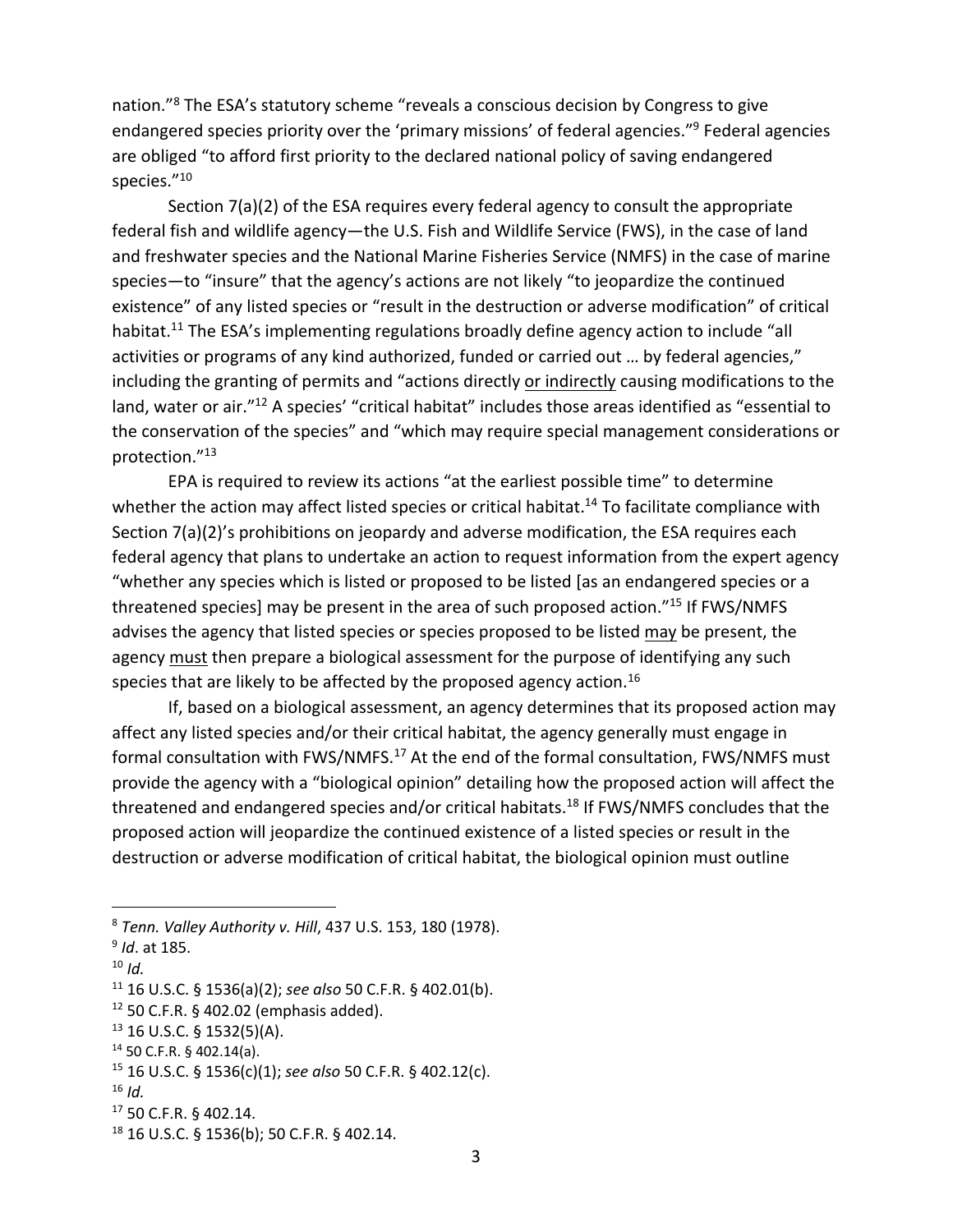"reasonable and prudent alternatives" to the proposed action that would avoid violating ESA section  $7(a)(2).^{19}$ 

Pending the completion of formal consultation with the expert agency, an agency is prohibited from making any "irreversible or irretrievable commitment of resources with respect to the agency action which has the effect of foreclosing the formulation or implementation of any reasonable and prudent alternative measures."<sup>20</sup>

## **Human Health Concerns**

EPA's human health risk assessment for the registration review has been radically and unjustifiably overhauled from the assessment it conducted just over a year ago, for registration of isoxaflutole for use on herbicide-resistant soybeans (EPA 3/25/20). As detailed below, what EPA has done is essentially replaced most of its former, isoxaflutole-specific health assessments with one based on other HPPD inhibitor herbicides.

## *EPA dismissed rat and rabbit studies*

As with most pesticides, a large proportion of the toxicology database for isoxaflutole is comprised of studies on rats, and to a lesser extent rabbits. For over a decade through last year, EPA relied upon these studies as appropriate for assessing isoxaflutole's toxicity, and as the basis for critical exposure thresholds. For instance, the former chronic reference dose of 0.02 mg/kg/day was derived from a chronic toxicity/carcinogenicity rat study with an Lowest Observed Adverse Effect Level (LOAEL)/No Observed Adverse Effect Level (NOAEL) of 20/2 mg/kg/day, based on toxicity to the liver and other organs, and the usual 100x uncertainty factor applied to the NOAEL (EPA 9/9/11, p. 13; EPA 3/25/20).

For registration review, EPA has decided the rat and rabbit are inappropriate species for assessing isoxaflutole. This decision was made in the context of the Agency's cumulative assessment of HPPD inhibitors, which share a mode of action/adverse outcome pathway (MOA/AOP) initiated by blockage of tyrosine catabolism, leading to a harmful buildup of tyrosine in plasma and subsequent liver damage and other adverse effects. Based on studies of other HPPD inhibitors, EPA came to the conclusion that rats (as well as rabbits) are more susceptible to the adverse effects of these compounds because they are not able to clear tyrosine from their systems as effectively as mice and humans, which are more similar in this regard. As a result, EPA now regards the low-dose effects of isoxaflutole (and other HPPD inhibitors) in rats and rabbits to be inapplicable to humans, and regards mouse studies as most appropriate for assessing the toxicity of isoxaflutole.

Whatever the case for other HPPD inhibitors, isoxaflutole has similar effects at similar doses on rats and mice, casting doubt on EPA's decision to ignore rat studies as inappropriate for this particular chemical. For instance, isoxaflutole causes quite similar changes in liver enzyme levels, at similar doses, in rats and mice (compare EPA 4/1/97 and EPA 4/7/97). Two carcinogenicity studies, one with mice and one with rats, show that isoxaflutole causes liver

 $19$  16 U.S.C. § 1536(b)(3)(A).

 $20$  16 U.S.C. § 1536(d).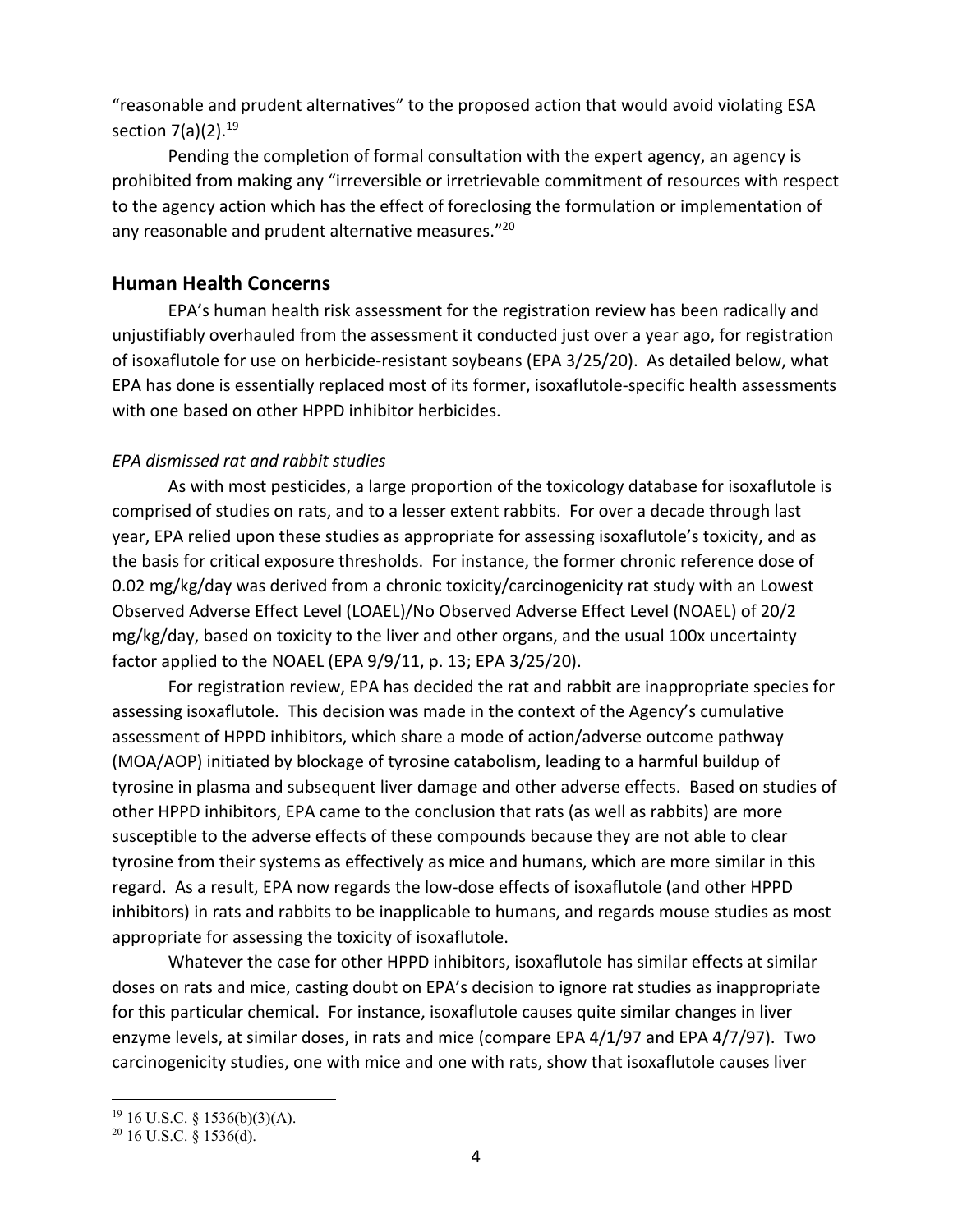tumors – again at similar doses. Finally, a comparative metabolism study on isoxaflutole, which was designed to compare how mice and rats process tyrosine in the presence of isoxaflutole, was deemed unacceptable by EPA scientific reviewers due to serious methodological flaws (EPA 11/13/96, the review of a study designated MRID 43904815; note that this same study is still designated unacceptable in EPA's latest human health evaluation, see EPA 9/18/20, Table A.2.2, p. 35).

Thus, EPA's dismissal of rat and rabbit studies is unjustified, and has two consequences. First, a number of critical safety thresholds based on studies with those animals have been illegitimately replaced by others, which permit much higher levels of "safe" exposure to this compound (discussed further below). Second, because rat studies in particular comprised the bulk of isoxaflutole's toxicology database, it also leaves us ignorant of important aspects of this compound's harmful effects.

### *Acute Endpoint Eliminated*

EPA now finds that isoxaflutole poses no hazard upon acute (one-time) exposure, and thus conducted no acute exposure or risk assessment. This is because the acute reference dose (aka safety threshold) was previously based on a prenatal developmental toxicity study in rabbits, and as explained above EPA has rejected rabbits for assessing isoxaflutole's toxicity (EPA 9/18/20). The rabbit study's acute reference dose of 0.02 mg/kg/day was derived from ann LOAEL of 5 mg/kg/day based on skeletal abnormalities, the usual 100x uncertainty factor, and an additional 3x factor to account for lack of an NOAEL (EPA 9/9/11, p. 13; EPA 3/25/20).

#### *Missing Studies*

However, even if one accepts EPA's dismissal of rat and rabbit studies as appropriate, the resulting huge gaps in the toxicology database render EPA's interim registration decision contrary to FIFRA. EPA's contention that the toxicological database for isoxaflutole is adequate is wrong (EPA 9/18/20). The problem here is that only two of the many required toxicity studies were conducted with mice (EPA  $9/18/20$ , Table A.2.2, pp. 33-35<sup>21</sup>). These two are the mouse carcinogenicity study and the *in vivo* mammalian cytogenetics (mouse micronucleus) assay. EPA regulations at 40 C.F.R. Part 158.500 require a host of animal feeding trials and other tests to assess various aspects of a pesticide's toxicity. Two required studies are those for prenatal developmental toxicity (in two species) and reproductive toxicity. The former involves feeding a pregnant animal the pesticide to determine whether it can cause birth defects or other adverse effects on the offspring (or maternal animal). The latter is a multi-generational trial to assess the pesticide's effects on various aspects of fertility and reproduction. Neither study is optional; both are required. Yet because EPA has rejected the two prenatal

<sup>&</sup>lt;sup>21</sup> In a departure from EPA's usual reporting practices, many of the entries in Table A.2.2 under "Study Type" do not specify the test animal's species. As can be confirmed by comparison with an earlier EPA human health assessment of isoxaflutole (EPA 9/9/11, Table A.2, pp. 27-30), the following studies (identified by MRID [Master Record Identification] No.) for which the species is not identified in the 9/18/20 document were all conducted on rats: MRID 43904809, 43904804, 43904805, 45215701 and 43573224. As stated above, this leaves practically no studies on species EPA now deems acceptable.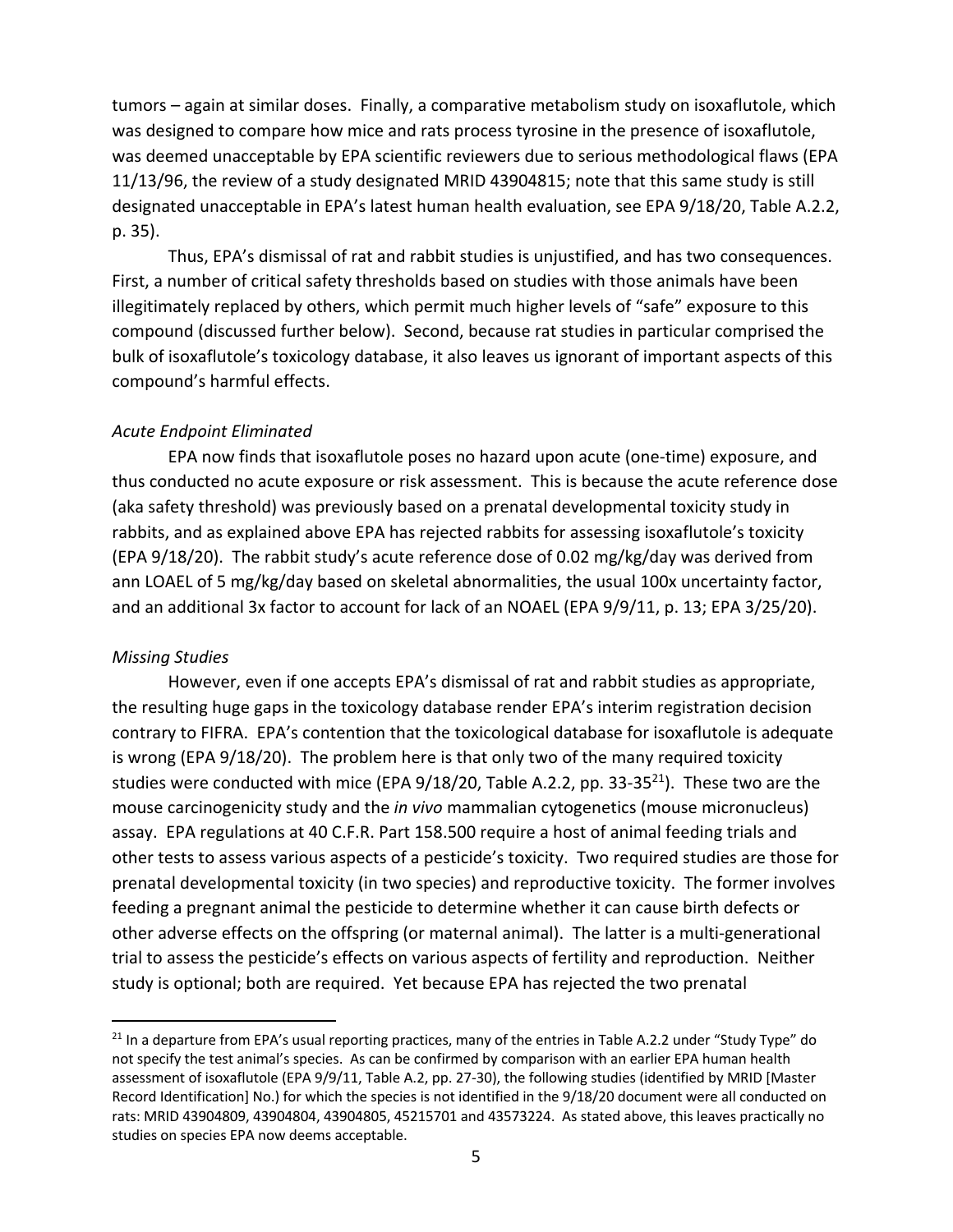developmental studies (rats and rabbits) and the reproduction study (rats), it has no animal data to assess these two critical aspects of isoxaflutole's toxicity: developmental malformations and reproductive impairment.

Rather than follow its regulations and issue a data call-in for the appropriate studies in mice, EPA pretends that developmental and reproductive studies *on different pesticides* can be plugged in to fill these huge data gaps. The fact that these other pesticides (e.g. mesotrione) are of the same HPPD inhibitor class as isoxaflutole in no way justifies this "bridging" exercise, for the simple reason that each pesticide will have its own unique suite of toxic effects; the fact that a group may share a certain MOA/AOP does not mean that individual members of the group do not exert toxic effects via other modes of action.

### Critical safety thresholds based on study of another pesticide

EPA has based three safety thresholds – incidental oral short-term, non-occupational inhalation short- and intermediate-term, and occupational inhalation short- and intermediateterm) for isoxaflutole on a mouse reproduction study with a different pesticide – mesotrione (EPA 9/18/20, Table 4.6.3.1, pp. 19-20). As discussed above, only studies on isoxaflutole suffice to meet the registration standard for this pesticide, and use of a study on another pesticide to establish safety thresholds is particularly egregious.

### *Cancer*

Isoxaflutole is "likely to be a human carcinogen" based on liver tumors in mice and liver and thyroid tumors in rats, and EPA quantified the cancer risk based on liver tumors in male mice: a unit risk or  $Q_1^* = 1.14 \times 10^{-2}$  mg/kg/day in human equivalents (EPA 9/18/20, p. 4). EPA calculated the additional risk of cancer attributable to isoxaflutole in different exposure scenarios based on this unit risk, expressed as the fraction of an exposed group (of 1 million or 100,000) that would contract cancer:

- Dietary (food and water) exposure only:  $3 \times 10^{-6}$  or 3 cancers among 1 million exposed (20-49 year-olds)
- Commercial handlers (occupational, wearing baseline attire and chemical-resistant gloves): up to 9 x  $10^{-6}$  or 9 cancers among 1 million exposed
- Post-Application Exposure (occupational, wearing baseline attire and chemical-resistant gloves): up to  $1 \times 10^{-5}$  or 1 cancer among 100,000 exposed (equivalent to 10 cancers among 1 million exposed).

None of these cancer risks are "of concern" to EPA, but the Agency fails to explain the criteria by which it distinguishes cancer risks that are acceptable and those that are "of concern" or unacceptable. In the 1970s, the FDA originally set the threshold of concern at anything more than 1 additional cancer among 100 million exposed to a carcinogenic agent, then later in the decade relaxed that standard by 100-fold, to 1 additional cancer among 1 million exposed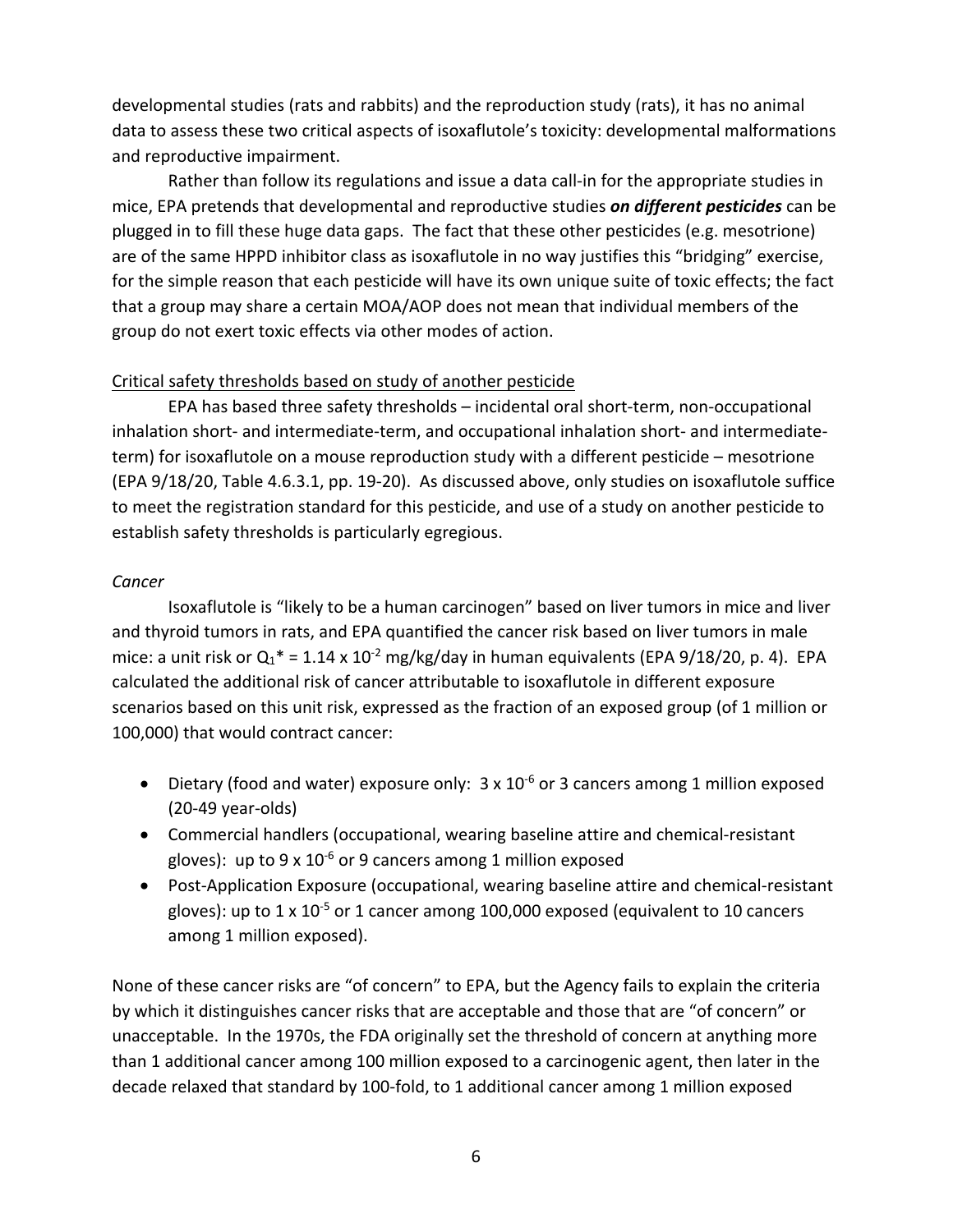(Calabrese 2018). This 1 in 1 million standard is EPA's level of concern for cancer today. Yet all of the above estimates exceed the 1 in 1 million threshold – by from 3 to 10 times.

What this means in practical terms is that there is no cancer safety threshold. The figures calculated by EPA according to established procedures have essentially no meaning, when even a 10-fold exceedance of the 1 in 1 million "level of concern" is not of concern.

### *Dermal Exposure with Occupational Use*

As recently as EPA's 2011 human health assessment for registration of isoxaflutole for use on herbicide-resistant soybeans, EPA assessed both dermal absorption and inhalation as part of its occupational risk assessment, for both cancer and non-cancer outcomes (EPA 9/9/11, p. 12). This is only fitting, since a worker who mixes, loads and/or applies a pesticide generally takes in far more than a consumer (in food and water); and absorption through the skin and inhalation are the major occupational exposure routes. However, in the human health assessment for the proposed interim decision (PID), EPA ignores dermal absorption in the context of assessing workers for non-cancer outcomes, considering only inhalation (EPA 9/18/20). Yet dermal absorption is considered in the cancer assessment. The discrepancy is illogical. EPA should assess both dermal and inhalational absorption for its non-cancer occupational risk assessments as well.

## *Endocrine Disruption Screening*

EPA maintains the toxicology database on isoxaflutole is complete, but this is not the case. Besides the huge gaps resulting from EPA's last minute dismissal of rat and rabbit studies, isoxaflutole has not been tested for its potential to disrupt hormonal function, and is not currently scheduled for EPA's Endocrine Disruptor Screening Program (EDSP): isoxaflutole does not appear on either List 1 or List 2.

# **Environmental Impacts of Isoxaflutole**

## *Registration Review Ecological Assessment Incomplete and Biased*

In registration review, EPA is supposed to conduct comprehensive analyses of the pesticide, including any changes in use patterns, new science, regulatory changes, etc., since the last registration review, re-registration, or original registration. A full assessment of all uses and risks to all taxa is called for. The goal is to determine if the pesticide meets registration standards and/or whether changes to the registration are needed.

The ecological risk assessment for the proposed interim decision is procedurally inadequate, in that it considers only one registered use of isoxaflutole (corn), and explicitly excludes a recently registered use on isoxaflutole-resistant soybeans.<sup>22</sup> The failure to consider both corn and soybean uses together in the ecological risk assessment, and potential use on cotton, undermines the proposed interim decision in substantive ways, as discussed further below. Moreover, EPA assesses only risks to terrestrial plants, providing mere summaries of

 $22$  The assessment is also silent on a pending request for use on isoxaflutole-resistant cotton.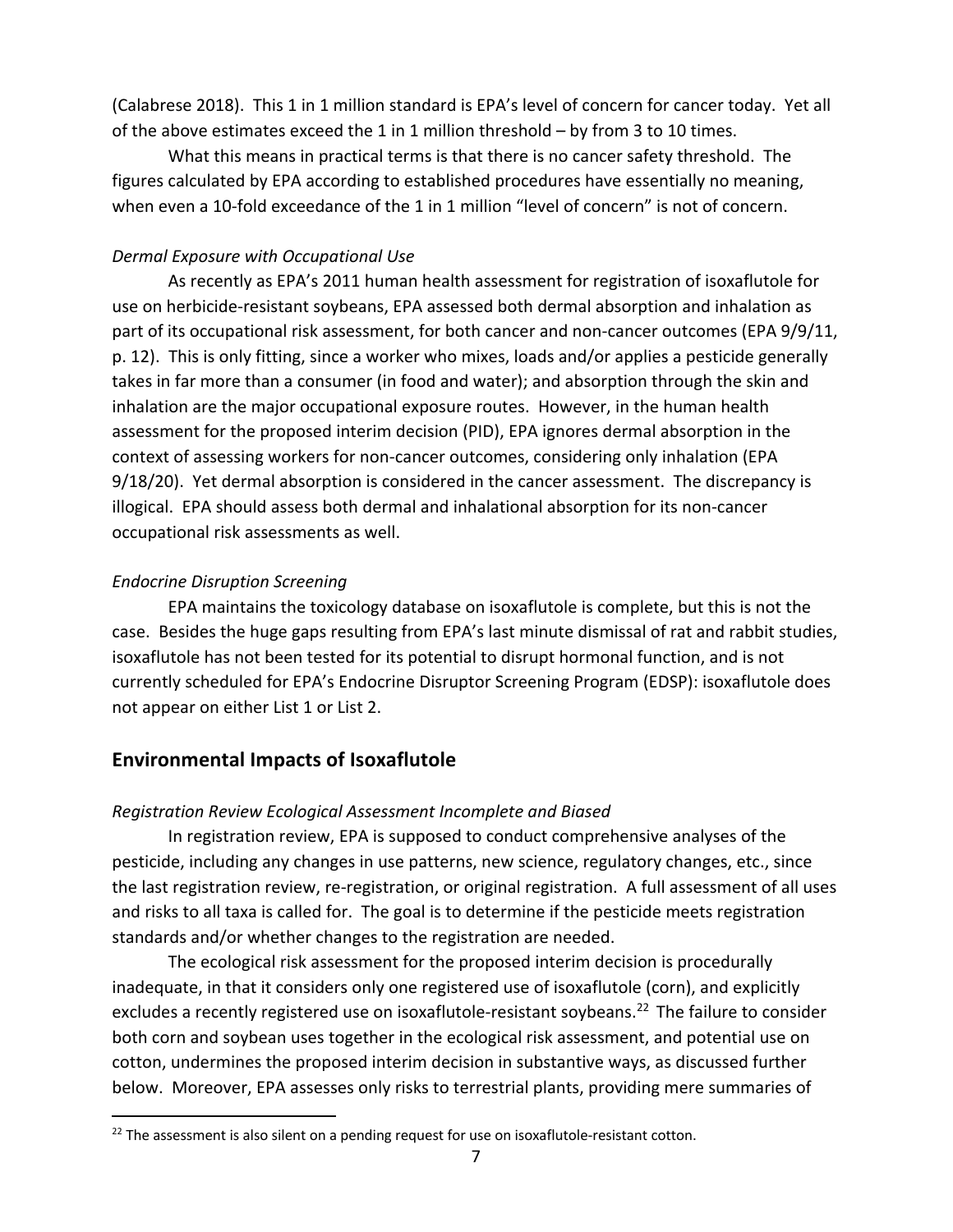much older risk assessments for other taxa. While EPA points to a number of prior ecological assessments for use on a single crop, isoxaflutole-resistant soybean, where risks to taxa other than terrestrial plants are discussed, the failure to collect and synthesize this information in a single document is a major flaw that hampers comprehensive review and defeats the purpose of registration review.

In addition, the proposed interim decision is extremely biased in important respects, such that a reader otherwise unfamiliar with isoxaflutole would come away with the false impression that it poses far less risk than it does. For instance, the assessment recounts the environmental fate data for parent isoxaflutole at length, and practically ignores the much more persistent and equally phytotoxic major diketonitrile degradates, RPA 202248 and RPA 205834.

### *Residues of Concern*

EPA must assume all of isoxaflutole's many degradates, particular the diketo degradates RPA 202248 and RPA 205834, are equally toxic to the parent compound in all relevant human health and ecological assessments, given the complete lack of data for RPA 205834 and spotty data on RPA 202248 and other degradates. Moreover, it appears that one major degradate remains unknown (EPA 11/6/19). EPA must identify this metabolite and characterize its environmental fate and toxicity for inclusion, as appropriate, in the human health and ecological assessment.

### *Test Material in Ecological Toxicity Tests*

The ecological toxicity testing upon which EPA's assessment is based has involved diverse forms of isoxaflutole: the technical grade active ingredient (TGAI) as well as various formulations. Because different formulations can have differing toxicity due to compositional differences (e.g. identify and amounts of surfactants), it is critical that the toxicity tests EPA relies upon in its assessments include full datasets with registered formulations. Because registrants frequently change the composition of their formulations, EPA should always employ data for toxicity endpoints from the most potent of the formulations/TGAI for which data are available. EPA needs to require full toxicity datasets for each formulation of isoxaflutole.

#### *Isoxaflutole Use Every Year in Rotations Involving Corn, Soybean and Cotton*

The 2020 registration of isoxaflutole for use on soybeans engineered to withstand it opens up far greater opportunities for every-year use of this potent herbicide in the many counties of 33 states where it is registered for use on isoxaflutole-resistant soybeans as well as corn, given the common practice of rotating the two crops in the Midwest. Every-year use on the same fields increases the potential for accumulation of isoxaflutole and particularly its persistent DKN degradates in soils, surface water, and shallow groundwater. EPA is currently considering an application to register isoxaflutole for use on resistant cotton. If approved, this would open up substantial new geographic areas in Texas, the Mid-South, and the Southeast for potential every-year use of isoxaflutole on cotton and corn and/or soybeans.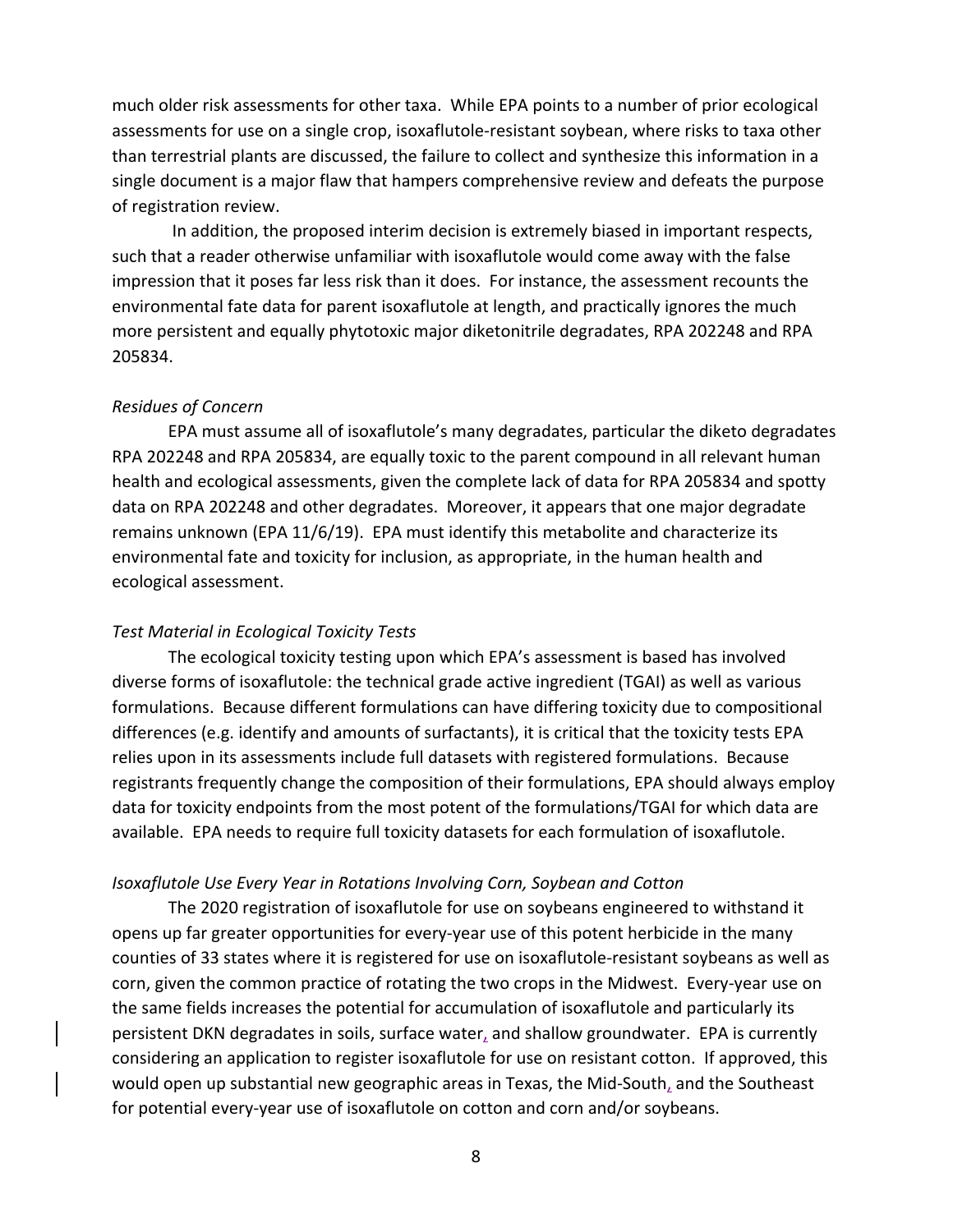EPA must fully assess the consequences of every-year use of isoxaflutole use on all three crops. All models used to estimate environmental concentrations in soils, in runoff and irrigation waters, in streams and ponds, and in groundwaters must assume carryover from yearto-year using the most conservative environmental fate data (e.g. maximum half-lives, field dissipation rates, etc.) for parent isoxaflutole and the DKN degradates. EECs that account for carryover with every year use must then be used to assess risks to all relevant taxa.

#### *Terrestrial Plants*

Isoxaflutole is among the most potent of herbicides, effective on both monocot and especially dicot plants, inhibiting the growth of sensitive dicots like turnip and navy beans in vegetative vigor tests at the vanishingly low rate of 0.00001 lb., or just 4.5 milligrams, per acre. This potency makes spray drift a serious threat to sensitive crops and plants. EPA's analyses show that spray drift damage exceeds the Agency's level of concern (25% inhibition of growth) for sensitive plants from hundreds to over a thousand feet beyond the bounds of a sprayed field. Recent experience with massive dicamba damage to off-field soybeans and many other plant species should alert EPA to the similar threat posed by isoxaflutole drift. Because spray droplets can move considerable distances under temperature inversion conditions that occur frequently in the Midwest and other regions, EPA must assess drift damage and distances it can occur under this common weather condition.

Isoxaflutole and its DKN degradates also run off fields after rainfall or irrigation. EPA must fully assess the threats posed by runoff, including in small bodies of water such as vernal ponds where environmental concentrations can reach higher levels than in the larger bodies of water that EPA uses in its modeling. Risk assessments of combined damage from spray drift and runoff should utilize the more sensitive vegetative vigor rather than the seedling emergence endpoint.

A key concern that EPA has not assessed is the risk of off-field plant damage from transport of isoxaflutole and DKN-bearing soil particles via wind. Isoxaflutole is stable to soil photolysis, and thus could persist in soils for the duration of rainless periods after application. To the extent it does break down, the RPA 202248 degradate is also very phytotoxic. Under such dry conditions, soil particles bearing isoxaflutole and its degradates could be blown great distances on the wind to land on fields of crops and wild plants. With rain comes reactivation and injury to the distant crops and wild plants. EPA must assess this important mode of offfield crop and plant damage.

EPA must assess damage to off-field plants that ensues from multiple isoxaflutole drift and runoff episodes in the course of a season. This could occur when one field is sprayed more than one time in a season, and/or when crops and wild plants in the vicinity of several fields treated with isoxaflutole (once or multiple times) suffer multiple damage episodes due to drift or runoff originating from the different fields. The latter scenario is more likely considering the long distances at which drift damage can occur. While one application per season to corn may be typical at present, we see no proposed restriction on the number of applications to corn. Isoxaflutole will likely be used more than once per season on isoxaflutole-resistant soybeans,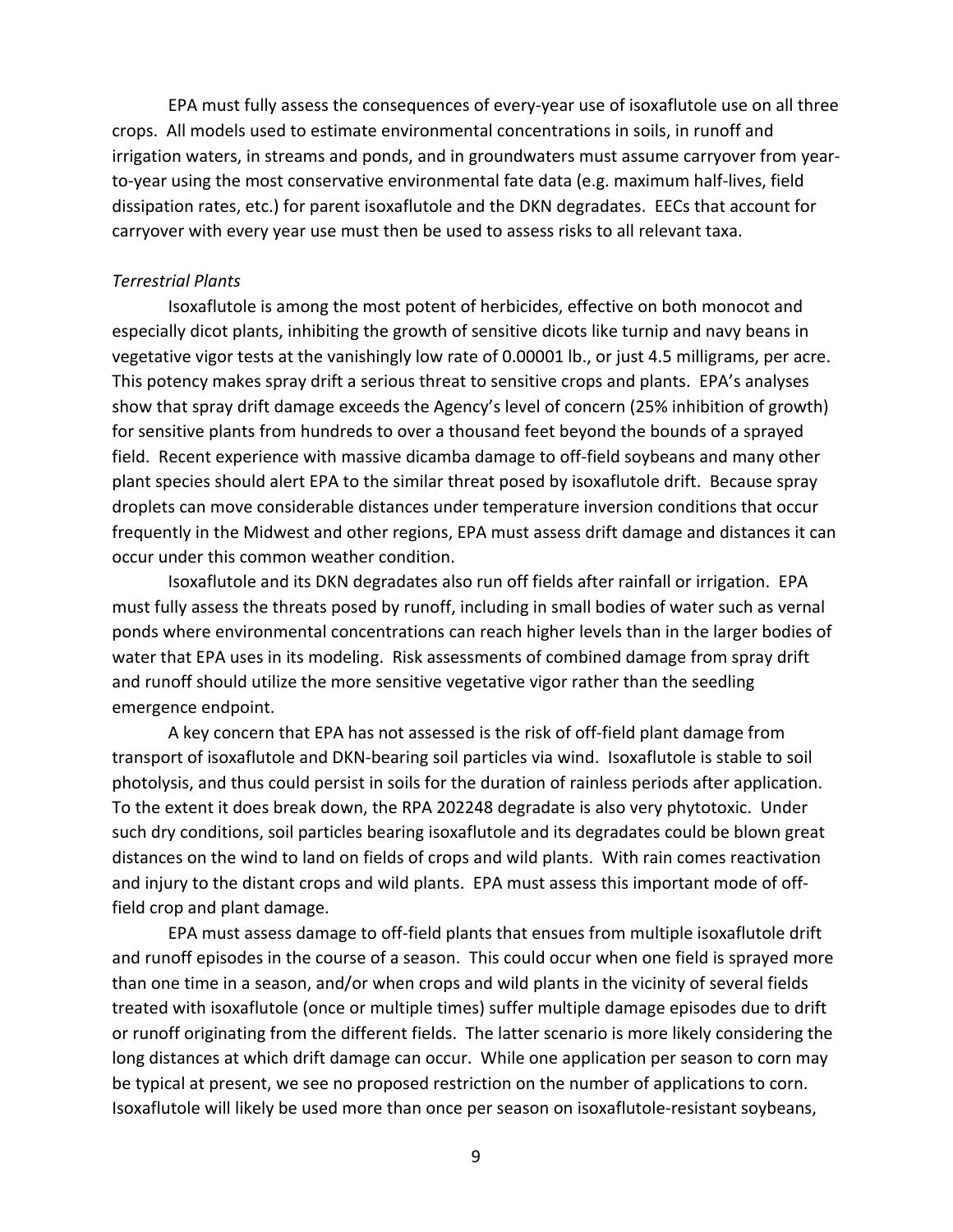because labels permit use from 21 days prior to planting up to first bloom, and we see no application number restriction on soybean labels.

EPA must also assess the elevated risk of off-field plant damage associated with the timing of isoxaflutole applications. The Agency appears convinced that isoxaflutole will be used only or practically only early in the season, as it repeatedly emphasizes the pre-plant or preemergence use pattern throughout the proposed interim decision and underlying assessments. However, post-emergence use has long been allowed on corn; and post-emergence soybean applications are also permitted and will occur much later in the season than isoxaflutole has ever been sprayed before, for several reasons: 1) Soybeans are planted several weeks later in the season than corn; 2) Isoxaflutole-resistant soybeans can be sprayed up to first bloom, which is also later in the crop's growth cycle than early post-emergence application to corn, which together with later calendar planting pushes the application window a month or later than with corn, into the summer; and 3) Double-crop isoxaflutole soybeans would be planted in summer and also mean application during the heat of summer. Similarly, dicamba is a largely preemergence and early post-emergence corn herbicide that caused immeasurably more drift damage when approved for later-season use on dicamba-resistant soybeans and cotton. EPA must not permit anything close to the dicamba debacle to occur with isoxaflutole.

#### *Trees and Other Perennial Plants*

EPA's terrestrial plant risk assessment is based on toxicity tests on annual crops involving a single exposure. The real world, however, is populated by trees and other perennial plants that can and are damaged multiple times per season, and over years, by herbicide drift (particle and volatile drift, wind-blown dust) and runoff. Such damage can and does take a cumulative toll that EPA must assess. The dicamba drift debacle has raised awareness of tree and perennial plant damage from off-target movement of herbicides, and EPA must assess this issue with respect to isoxaflutole.

#### *Terrestrial Invertebrates*

After a registration review process that began a decade ago in 2011, EPA is still "uncertain" about the risks isoxaflutole poses to bees (EPA 5/30/19, p. 6). The uncertainty stems from EPA's failure to collect adequate data on isoxaflutole's toxicity to terrestrial invertebrates, particularly the surrogate species for this group, the honey bee. In fact, EPA lacks basic data in this regard: "no chronic data are available for adult honey bees and no chronic or acute data are available for larval honey bees" (EPA 6/30/21, p. 16).

EPA's excuse is that its initial data call-in for pollinator data in 2011 came before a 2014 guidance that demanded additional tests (Ibid., p. 18). But clearly there has been sufficient time for EPA to have collected needed studies. Instead, seven years after release of the guidance, the Agency has yet to *even decide whether* to require any particular studies, much less specify the sort of data needed, or to propose a schedule for collection of said data.

Neither has EPA collected data on other terrestrial invertebrates potentially at risk from exposure to isoxaflutole. For instance, the persistence of isoxaflutole and/or its degradates in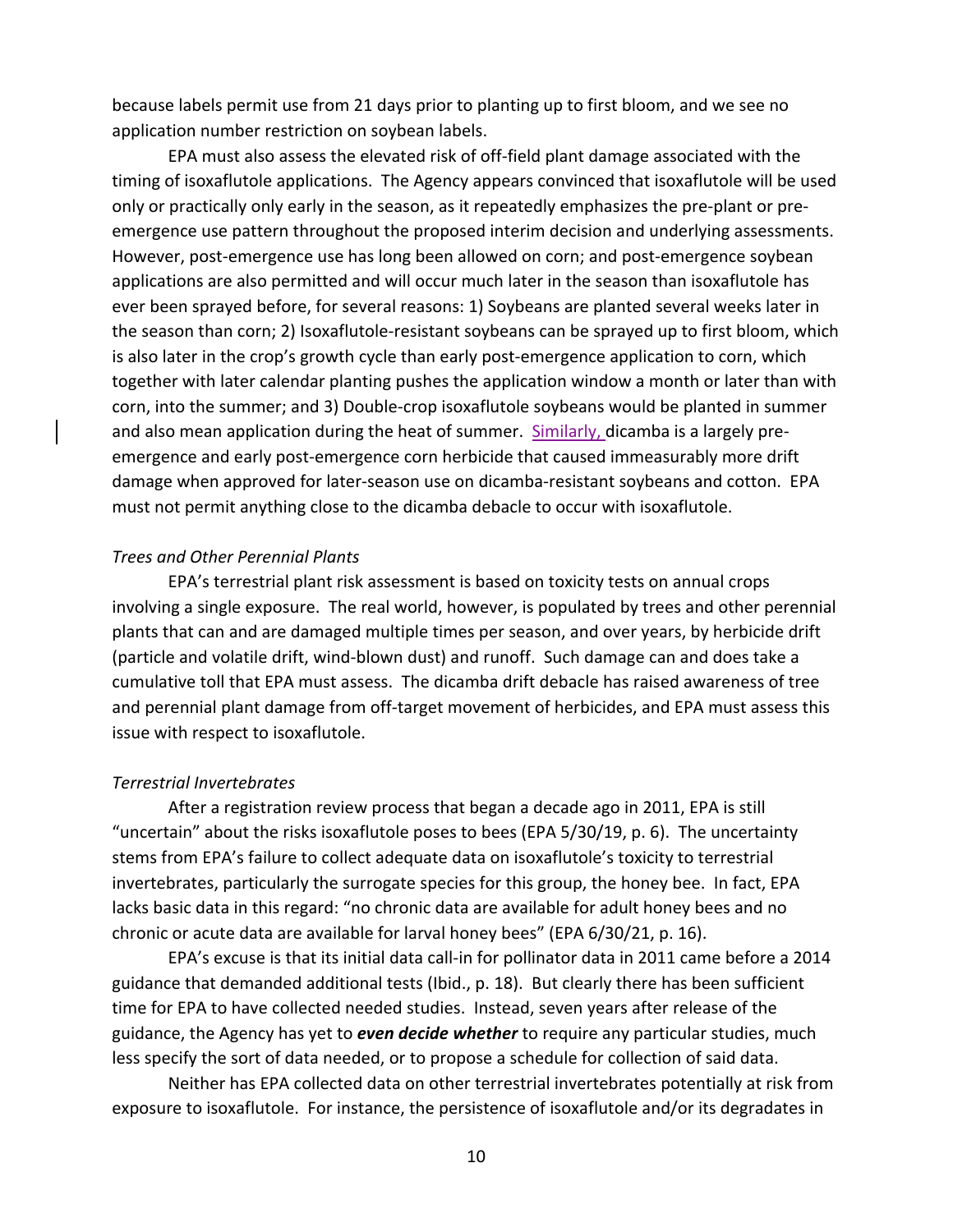soil makes it necessary for EPA to assess potential harm to ground-dwelling bees and other invertebrates that reside in the soil. CFS urges EPA to collect the full suite of honey bee data and corresponding toxicity tests on other invertebrates.

#### *Aquatic invertebrates*

EPA must collect data on the chronic toxicity of isoxaflutole degradates to mysid shrimps, since it is currently relying on extrapolation from acute and chronic toxicity of the parent chemical to mysids, and the acute endpoint for the degradates, which may not reflect the actual toxicity of the degradates to this sensitive species.

## **Costs and Putative Benefits of Isoxaflutole**

Frequently cited benefits of herbicides applied to herbicide-resistant (HR) crops are a reduction in yield loss due to weeds, increased simplicity of weed control, and an improvement in herbicide-resistant weed management due to availability of a new active ingredient. Yet there is little to no evidence to suggest that post-emergence use of an herbicide on a resistant crop improves yields, especially in light of alternatives that involve either other herbicides or changes in cultural practices (e.g. off-season cover crops managed to suppress weeds in the follow-on cash crop). Increased simplicity of weed control consists in increased reliance on the HR crop-associated herbicide(s), to the exclusion of other weed management methods, which fosters more rapid emergence of weeds resistant to the herbicide(s), an impact that is more properly considered a cost (Mortensen et al. 2012). Moreover, HR crop systems mean reduced labor needs for weed management, which is a contributing factor to increased consolidation of farmland in fewer hands, since the "saved labor" is often deployed to expand farm size, another "benefit" that is more properly considered a cost (MacDonald et al. 2013).

EPA has included a two-paragraph "Benefits Assessment" in the proposed interim decision (EPA 6/30/21, pp. 18-19), but failed to provide any estimates of the costs of isoxaflutole, beyond admitting that it puts off-field terrestrial plants and animals that depend upon them at risk. EPA has thus failed to weigh costs against putative benefits of this herbicide.

The benefits of isoxaflutole cited by EPA are the ability to mix it with other herbicides and to kill problematic weeds like Palmer amaranth and waterhemp that are resistant to glyphosate, photosystem II inhibitors (e.g. atrazine), protophyrinogen oxidase (PPO) inhibitors, acetolactate synthase (ALS) inhibitors, and synthetic auxin herbicides. The 11 confirmed populations of weeds resistant to HPPD inhibitors in the U.S. have arisen since just 2009, which is fairly rapid emergence, when one considers how limited the use of isoxaflutole has been (HRAC 10/1/21). All of these resistant populations are either Palmer amaranth or waterhemp, the very "problematic weeds" isoxaflutole is intended to control. Eight of the 11 populations are also resistant to multiple (up to five) modes of action, including all of the herbicide modes of action cited above, resistance to which isoxaflutole is said to overcome (Ibid.).

Cultivation of isoxaflutole-resistant soybean and cotton, together with continued use on corn, will dramatically expand acreage sprayed every year with this herbicide, greatly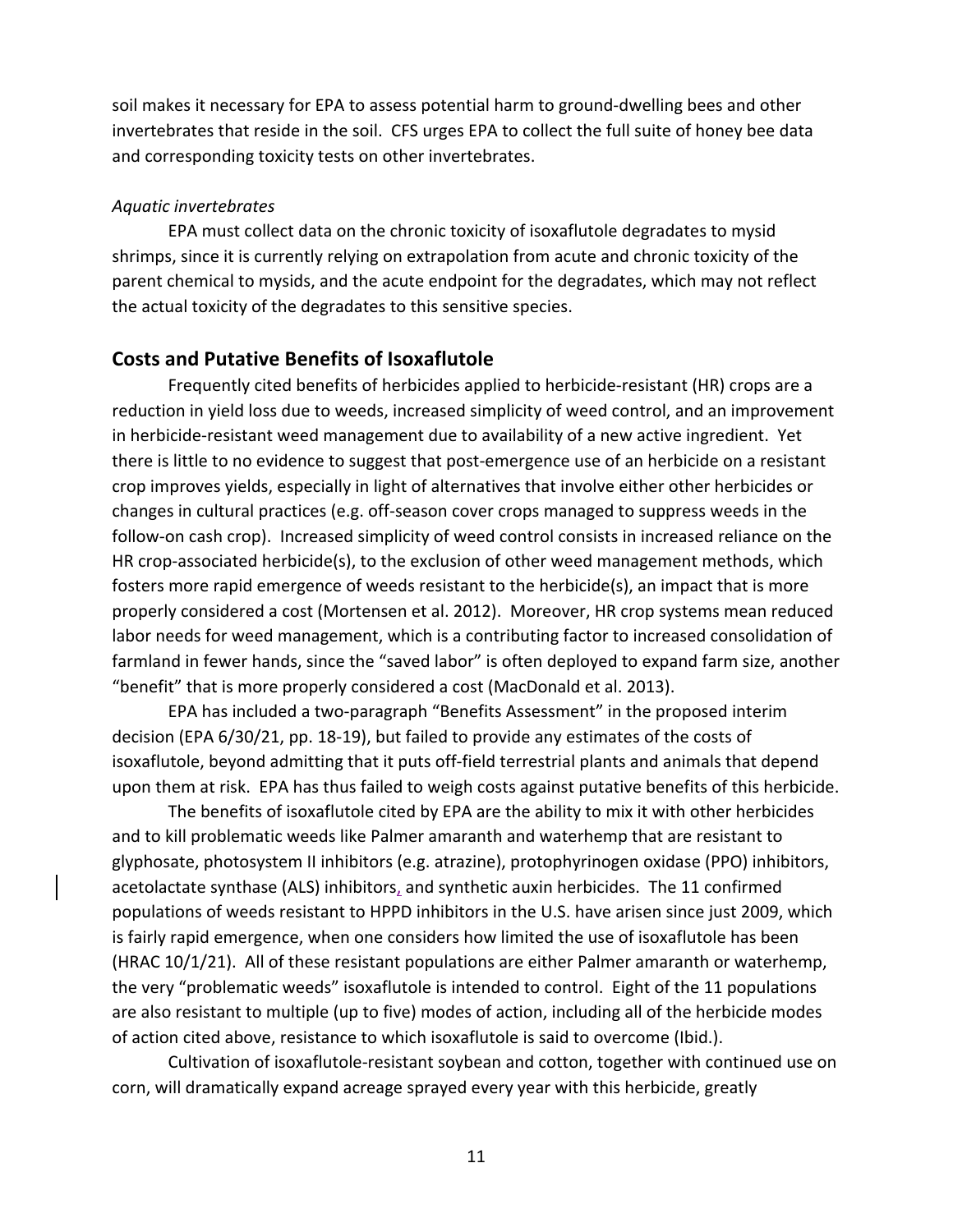accelerating emergence of resistance, as occurred with glyphosate-resistant weeds with Roundup Ready crops.

EPA must estimate costs of isoxaflutole drifting to damage neighboring crops and wild plants, based on reasonable scenarios of increased use with introduction of isoxaflutoleresistant soybeans and potential cotton. In addition, EPA must estimate the costs of isoxaflutole-resistant weeds in terms of additional expense from use of additional herbicides and tillage. EPA must also assess the costs involved in extensive isoxaflutole monitoring efforts that have already been undertaken by the U.S. Geological Survey (Scribner et al. 2006) and some state governments,<sup>23</sup> costs only made necessary by the registration of this herbicide. EPA must also estimate the costs of removing isoxaflutole and its degradates from ground water and surface water that will be borne by water and sewer authorities – similar to atrazine – as use of this herbicide increases.

### **Mitigations**

EPA has traditionally relied heavily on mitigation measures to reduce the impacts of a pesticide use that would otherwise be ineligible for registration due to unreasonable adverse impacts on the environment. For other pesticides as with this one, EPA has failed to assess the efficacy or feasibility of label-prescribed mitigation measures. As a result, unreasonable adverse impacts often occur because: 1) Mitigation measures, even when followed, do not mitigate the harms they are intended to ameliorate; 2) The mitigations, even if effective when followed, are difficult or impossible to comply with in real-world farming practice; 3) The mitigations call for technical judgements many applicators do not have the expertise to make; and/or 4) There is substantial non-compliance with mitigation measures.

As noted above, EPA fails to provide even the roughest estimate of isoxaflutole's costs. Neither does the Agency demonstrate that its four "proposed label mitigations" will do anything to reduce those costs (EPA 6/30/21, pp. 21-24).

The first "mitigation" does not mitigate anything. It consists entirely in updating the "glove statements" on isoxaflutole labels, and "does not fundamentally change the personal protective equipment that workers need to use…."

The second mitigation is a "nontarget organism advisory statement" that is not enforceable, and merely advises the applicator to follow label directions (Ibid., pp. 21, 29). EPA cites no evidence that it will provide any mitigation of isoxaflutole's harms to nontarget organisms.

With the third mitigation – resistance management language on the label – EPA purports only to provide "easy access" to information and recommendations on this topic, yet provides no evidence to suggest the recommendations are effective, or even if they are, that they will be followed, or can be followed given the realities of commercial farming.

The fourth proposed label mitigation involves spray drift management, and mainly involves standardizing language on this topic across different isoxaflutole labels, and advisory

<sup>&</sup>lt;sup>23</sup> For isoxaflutole monitoring in Wisconsin, see https://www.usgs.gov/centers/umid-water/science/isoxaflutolemonitoring?qt-science\_center\_objects=0#qt-science\_center\_objects.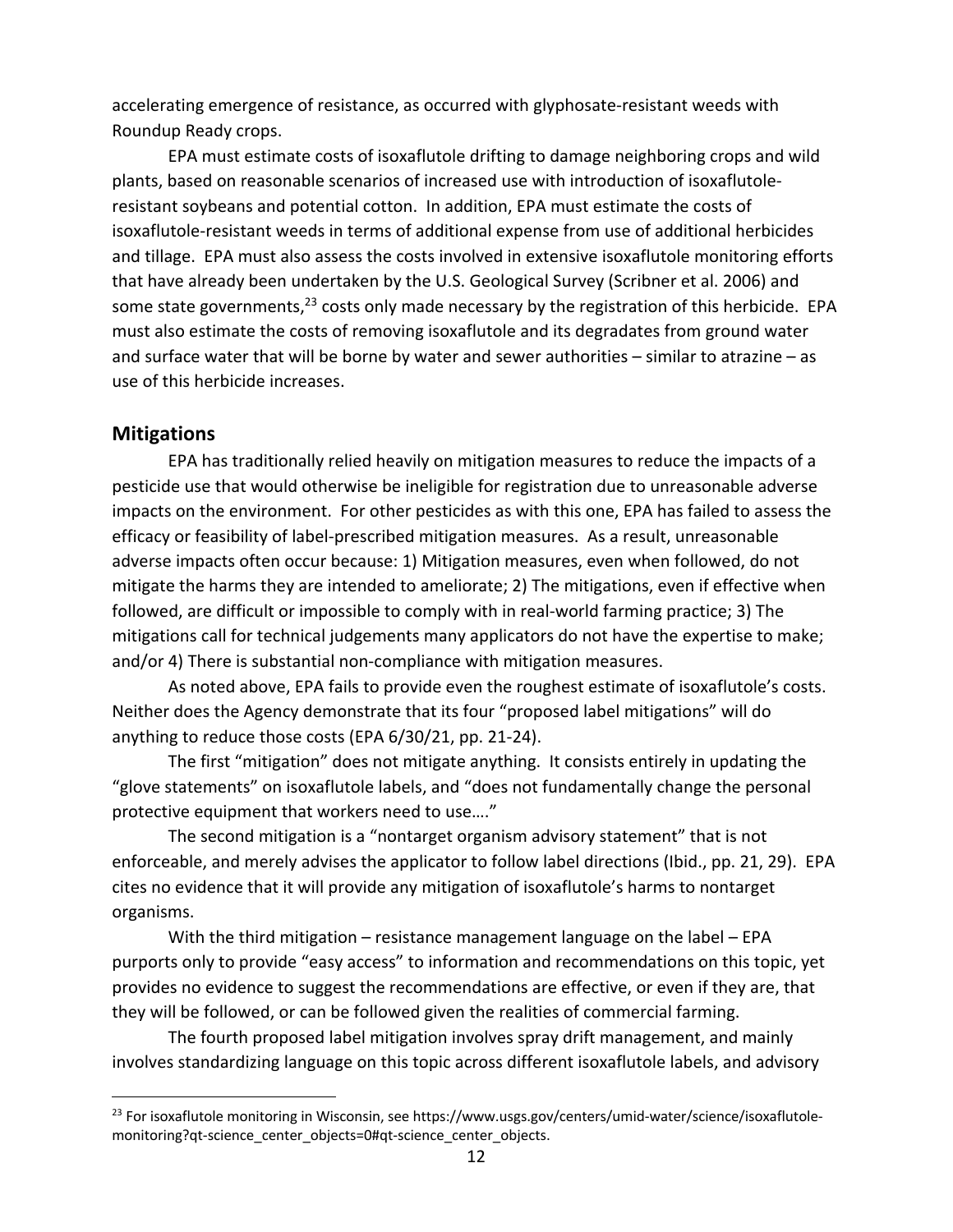language. EPA intends to prohibit spraying during temperature inversions, but does not discuss how frequently these conditions occur in major use areas, or given that reality how likely it is that applicators will be able or willing to comply; reduced weed control associated with application delays, or the feasibility or costs of switching to a different herbicide or herbicides that do(es) not have this restriction, or to tillage. EPA proposes to prohibit applications at wind speeds above 15 mph, which will lead to more drift episodes at greater distances for those isoxaflutole products for which applications are currently prohibited above 10 mph. Finally, EPA proposes a minimum droplet size of medium, which will permit drift at greater distances than a droplet size that is coarse or larger.

Some label mitigation measures are conditional, based on the depth of groundwater below a field, the organic matter content of the field's soil, or whether certain meteorological conditions are present or not. The right call will often depend on technical knowledge an applicator might well not possess. EPA fails to provide any evidence that these sorts of technical mitigations are effectively followed. Indeed, EPA itself concedes that advisory label statements are at best educational and have no impact on risks of concern.

#### **Endangered Species Assessment**

EPA has not completed an assessment of isoxaflutole for its impact on threatened and endangered species. EPA must comply with its duties under Section 7 of the ESA prior to finalizing its interim registration decision, as it is a separate, discretionary action that may affect species listed as threatened or endangered under the ESA. Because imperiled species listed under the ESA are highly susceptive to additional threats, it is clear that listed species would be at increased risk from an approval. Yet EPA has postponed such an assessment indefinitely to the future, contingent upon developing a Revised Method (EPA 6/30/21, pp. 33-34).

Without consulting the expert wildlife agencies, however, EPA has made unilateral "no effect" determinations for one registered use of isoxaflutole – application to isoxaflutoleresistant soybeans (EPA 11/6/19). First, EPA determined that there would be no direct effects on listed taxa other than terrestrial plants. Second, the Agency relied entirely upon its own spray drift and runoff analyses to inform its "may affect" determinations for 352 listed species based on concerns of direct effects on 96 listed species of plants and indirect effects on 256 listed species of animals that depend for food and habitat on plants threatened by isoxaflutole drift and runoff damage (EPA 7/15/16). Finally, the Agency accepted a proposal by the registrant to register isoxaflutole only in those counties of 33 states that either do not contain a listed terrestrial plant species or designated critical habitat, or that are not adjacent to such counties (EPA 11/6/19, p. 2, Appendix 4). In accepting this proposal to limit registration to said counties, EPA made a "no effects" determination for all listed terrestrial plant species and designated critical habitats for all species (Ibid.).

EPA's unilateral actions with respect to one use of isoxaflutole violate the Agency's obligations under the ESA to consult with the relevant expert wildlife agencies. Without a full analysis and ESA consultation EPA cannot determine the full impacts of isoxaflutole on ESAlisted species and their critical habitats and ensure that it will not jeopardize any of those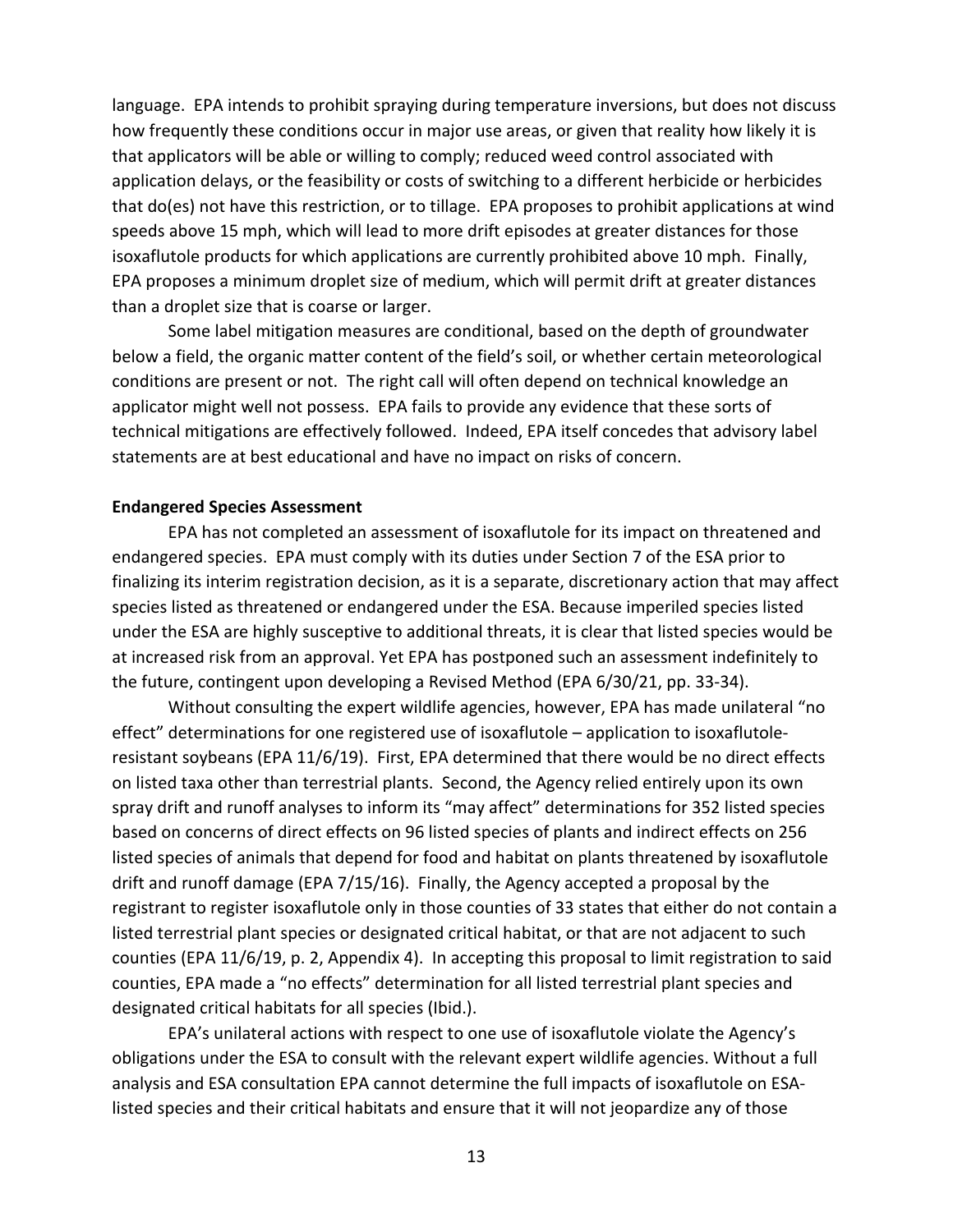species. In addition, EPA's action is inconsistent. Isoxaflutole remains registered for use on corn in many of the same counties where its use is prohibited on soybeans, despite the fact that use on corn will have similar detrimental, direct and indirect impacts, on listed species as the soybean use. EPA provides no explanation of the inconsistent assessments of the two uses. No timetable is presented for completion of a valid endangered species assessment.

### **Endocrine Disruptor Screening Program**

EPA has not made a determination as to whether isoxaflutole is an endocrine disruptor (ED), and isoxaflutole is not on either List 1 or List 2 of chemicals for which ED screening has been conducted or is imminent. Thus, the potential adverse impacts of isoxaflutole on human or ecological health via endocrine disruption are unknown, and EPA provides no timetable for completion of endocrine disruptor screening, which will likely take years.

## **Final Registration Review Decision May be Postponed for Years**

EPA states that it will not issue a final registration review decision until it completes both endangered species and endocrine disruptor screening program determinations (PID at 26). As noted above, this will likely stretch out the registration review of isoxaflutole from its current 10 years (begun in 2011) to 15 or more, given in particular the slow pace of EDSP screening, EPA's failure to issue determinations even for many List 1 and List 2 chemicals, and the fact that isoxaflutole is not on either list.

## **Conclusion**

Isoxaflutole is far too hazardous a biocide to permit continued use as recommended in this proposed interim decision. The persistence of its toxic degradates in soil and water resources, its proclivity to leach into surface and ground water like atrazine, the cancer risks to both consumers and occupational users, and the harms of drift and runoff to plant species from hundreds to over 1,000 feet from treated fields, resembling dicamba, all make it unsuitable for continued registration. The harms to threatened and endangered species, already acknowledged by EPA, make continued registration illegal under the Endangered Species Act as well.

Center for Food Safety urges EPA to reject the proposed interim registration review decision and cancel all registrations of this toxic biocide.

> Bill Freese, Science Director Center for Food Safety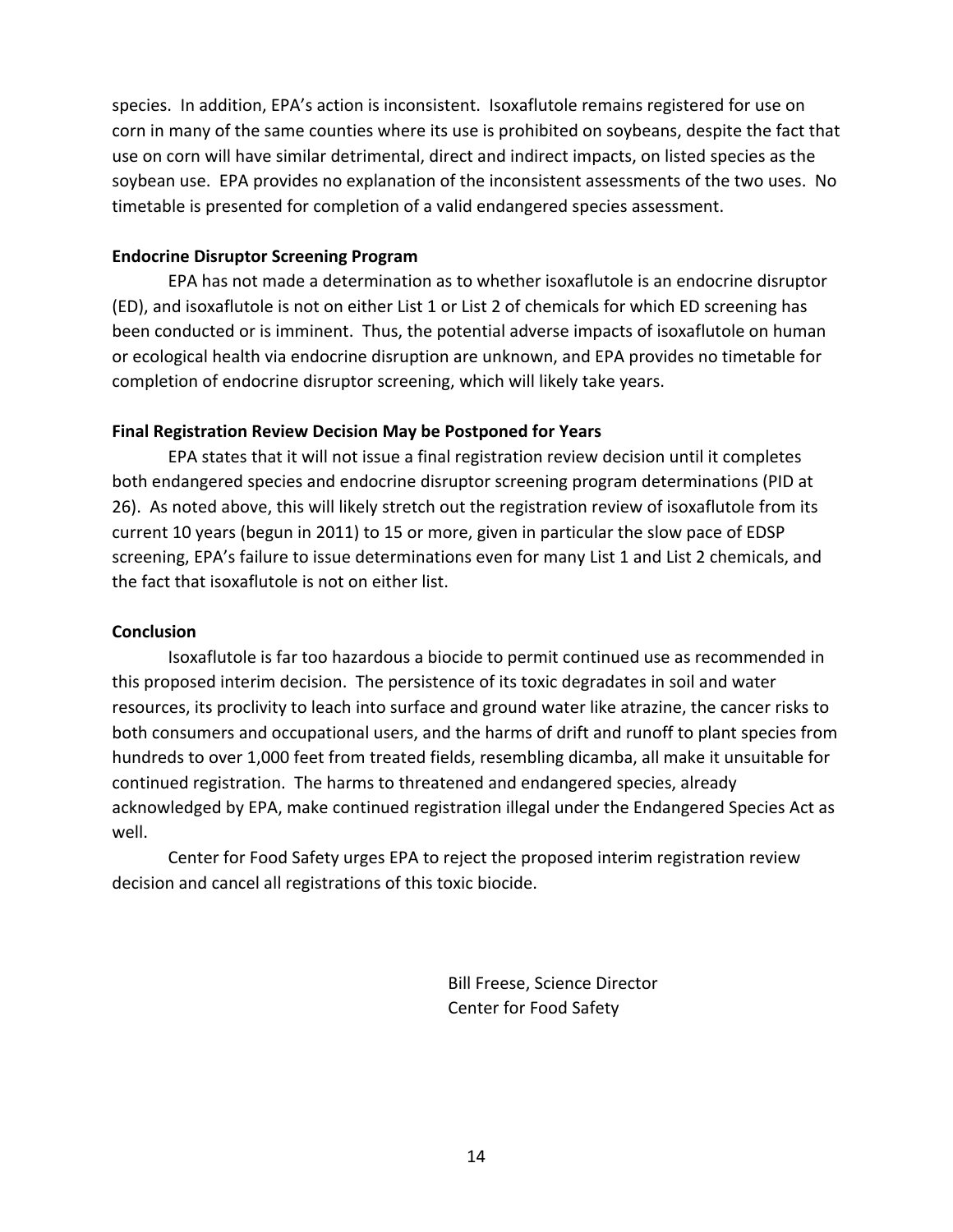## **References**

Calabrese EJ (2018). The additive to background assumption in cancer risk assessment: A reappraisal. Environmental Research 166: 175-204.

EPA (6/30/21). Isoxaflutole: Proposed Interim Registration Review Decision – Case Number 7242. EPA, June 30, 2021.

EPA (6/28/21). Oxyfluorfen: Proposed Interim Registration Review Decision, Case Number 2490. EPA, June 28, 2021.

EPA (3/25/20). Final Registration of Isoxaflutole on Isoxaflutole-Resistant Soybeans, EPA, March 25, 2020.

EPA (9/18/20). Isoxaflutole – Draft Human Health Risk Assessment for Registration Review, EPA, September 18, 2020.

EPA (11/6/19). Addendum to the 2016 Ecological Risk Assessment for the Isoxaflutole Proposed Section 3 Registration for Use on Isoxaflutole-Tolerant Soybeans to Consider Proposed Label Restrictions and to Make an Effects Determination for Listed Species, EPA, November 6, 2019. EPA-HQ-OPP-2019-0398-0010.

EPA (5/30/19). Isoxaflutole: Draft Ecological Risk Assessment for Registration Review. EPA, May 30, 2019.

EPA (7/15/16). Revised Addendum to Ecological Risk Assessment for the Isoxaflutole Proposed Section 3 Registration for Use on Soybeans, EPA, July 15, 2016. EPA-HQ-OPP-2019-0398-0004.

EPA (9/9/11). Isoxaflutole. Section 3 Registration for Use on Soybeans: Human Health Risk Assessment. EPA, September 9, 2011.

EPA (4/7/97). EPA review of mouse liver enzyme study with isoxaflutole. EPA, April 7, 1997.

EPA (4/1/97). EPA review of rat liver enzyme study with isoxaflutole. EPA, April 1, 1997.

EPA (11/13/96). EPA review of comparative metabolism study (rat and mouse) with isoxaflutole. EPA, November 13, 1996.